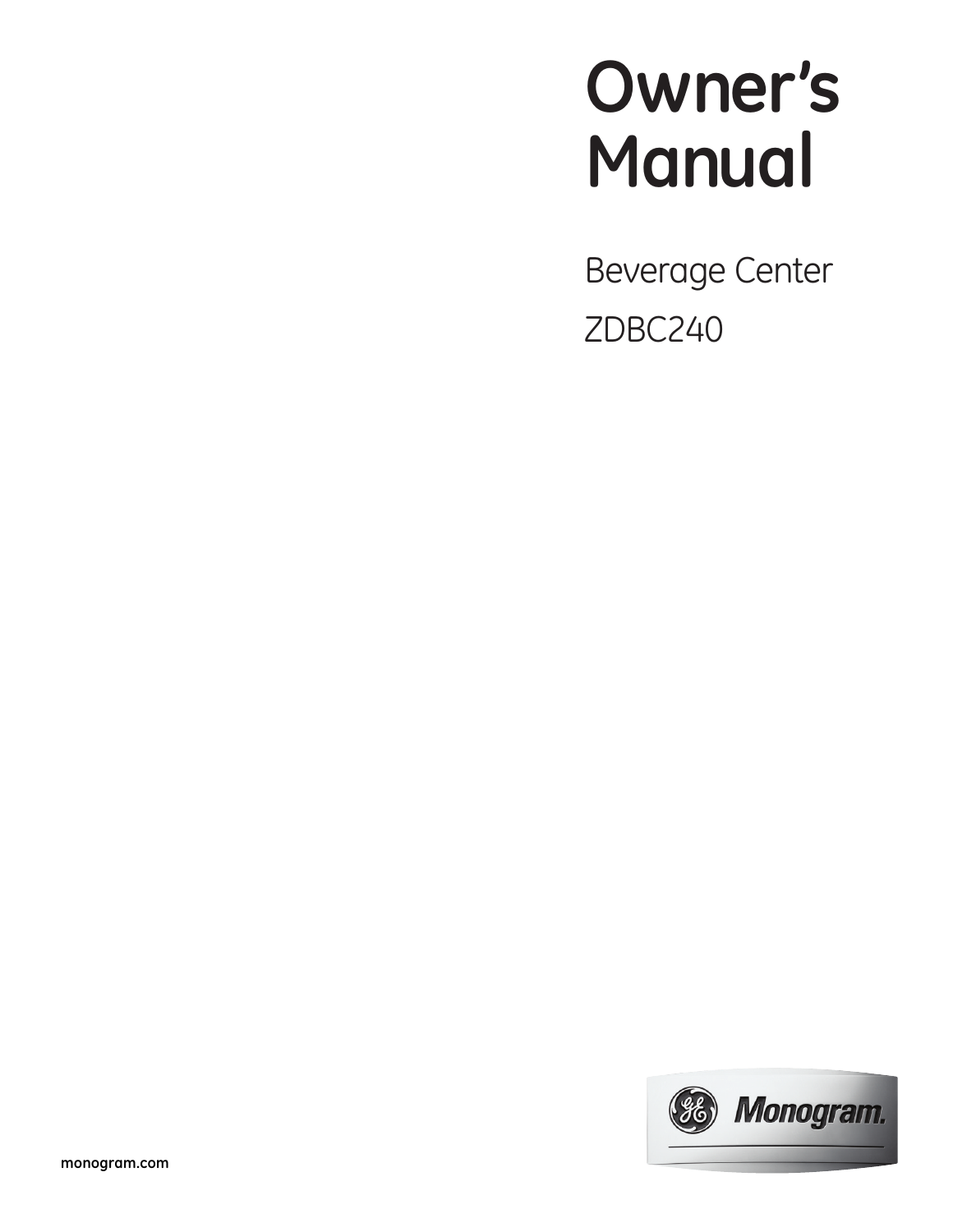|                                                   |                                                                                                                                                                                                                                                                                                                                               | <b>Beverage Center</b>                                                                                                                                                                                       |  |
|---------------------------------------------------|-----------------------------------------------------------------------------------------------------------------------------------------------------------------------------------------------------------------------------------------------------------------------------------------------------------------------------------------------|--------------------------------------------------------------------------------------------------------------------------------------------------------------------------------------------------------------|--|
| Introduction                                      | Your new Monogram beverage center makes an eloquent statement of style,<br>convenience and kitchen planning flexibility. Whether you chose it for its purity of design<br>or the assiduous attention to detail, you will find that your Monogram beverage center's<br>superior blend of form and function will delight you for years to come. |                                                                                                                                                                                                              |  |
|                                                   | The information on the following pages will help you operate and maintain your beverage<br>center properly.                                                                                                                                                                                                                                   |                                                                                                                                                                                                              |  |
|                                                   | If you have any other questions, visit our Website at: monogram.com                                                                                                                                                                                                                                                                           |                                                                                                                                                                                                              |  |
| Contents                                          | Care and Cleaning 10, 11<br>Consumer Services 19<br>Controls and Features 8, 9<br>Model and Serial Numbers 2<br>Problem Solver 13-15                                                                                                                                                                                                          | Product Registration 2<br>Reversing the Door Swing 12<br>Safety Instructions 4-7<br>Warranty Back Cover                                                                                                      |  |
| <b>Before</b><br>using your<br>beverage<br>center | Read this manual carefully. It is intended to<br>help you operate and maintain your new<br>beverage center properly.<br>Keep it handy for answers to your<br>questions.                                                                                                                                                                       | If you don't understand something or<br>need more help, there is a list of toll-free<br>consumer service numbers included in<br>the back section of this manual.<br>OR<br>Visit our Website at: monogram.com |  |
|                                                   |                                                                                                                                                                                                                                                                                                                                               |                                                                                                                                                                                                              |  |
| Write<br>down the                                 | You will find them on a label on the ceiling<br>inside the beverage center.                                                                                                                                                                                                                                                                   | Please write these numbers here:                                                                                                                                                                             |  |
| model &<br>serial                                 |                                                                                                                                                                                                                                                                                                                                               | Model Number                                                                                                                                                                                                 |  |
| numbers                                           |                                                                                                                                                                                                                                                                                                                                               | Serial Number                                                                                                                                                                                                |  |
|                                                   |                                                                                                                                                                                                                                                                                                                                               | Use these numbers in any correspondence<br>or service calls concerning your beverage<br>center.                                                                                                              |  |

Consumer Information

# *ATTENTION CONSUMER!*

**This unit is designed for storing and cooling beverages. Do not store perishable foods in this unit.**

# *ATTENTION CONSOMMATEUR !*

**Cet appareil ménager est conçu pour conserver et rafraîchir des boissons. Ne mettez pas de biens perissables dans cet appareil ménager.**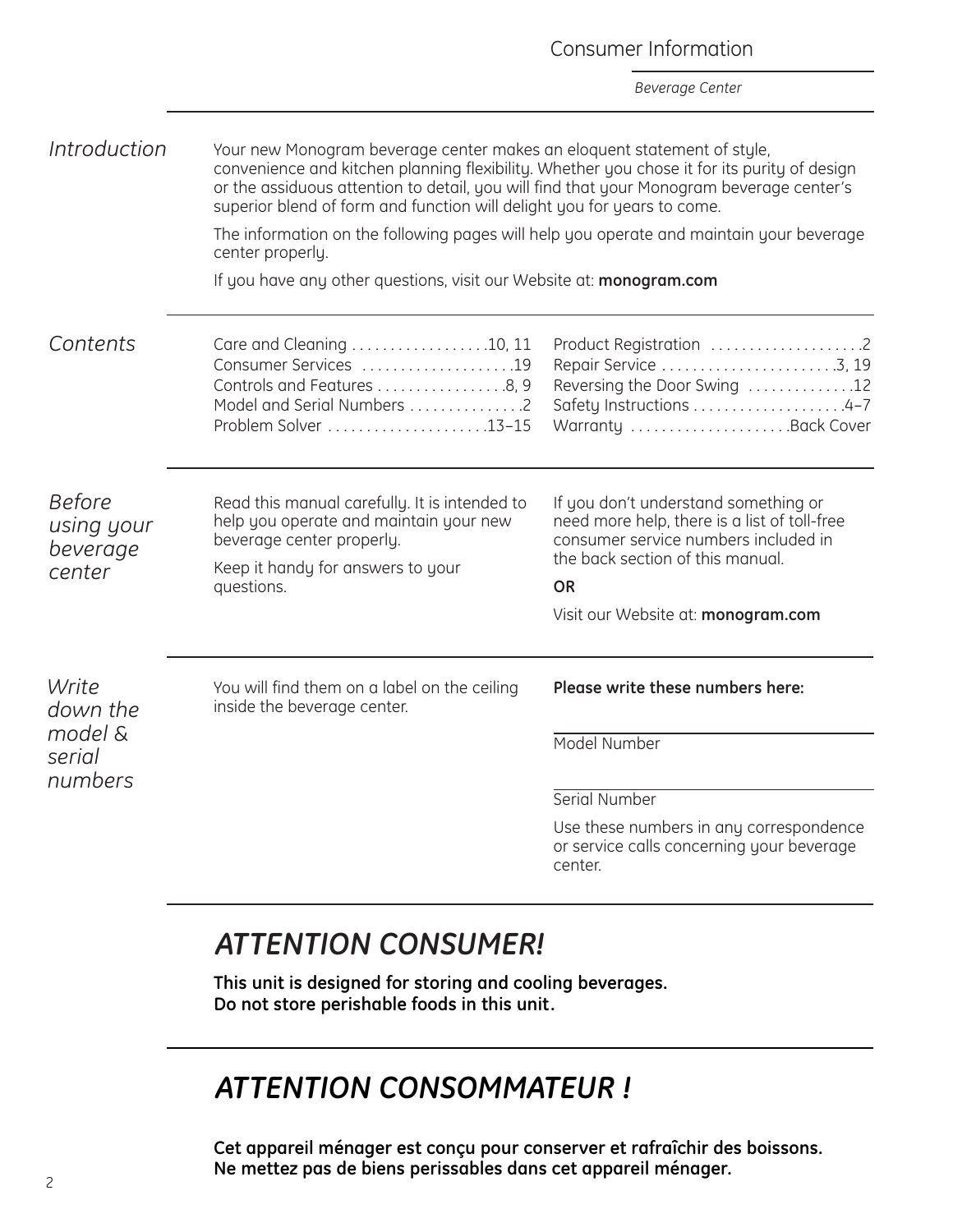<span id="page-2-0"></span>

| If you<br>received a<br>damaged<br>appliance | The warranty does not cover damage<br>caused after delivery.                                                                                                                                                                                                                                                                                                                                                                                                                                                                                                                                                                                     | Immediately contact the dealer (or builder)<br>that sold you the beverage center.                                                                                                                                                                                                                                                                                                                                                                                  |
|----------------------------------------------|--------------------------------------------------------------------------------------------------------------------------------------------------------------------------------------------------------------------------------------------------------------------------------------------------------------------------------------------------------------------------------------------------------------------------------------------------------------------------------------------------------------------------------------------------------------------------------------------------------------------------------------------------|--------------------------------------------------------------------------------------------------------------------------------------------------------------------------------------------------------------------------------------------------------------------------------------------------------------------------------------------------------------------------------------------------------------------------------------------------------------------|
| Remove<br>packaging                          | Before using, be sure all packing materials<br>and tape have been removed.<br>To assure no damage is done to the finish<br>of the product, the safest way to remove<br>the adhesive left from packaging tape on                                                                                                                                                                                                                                                                                                                                                                                                                                  | new appliances is an application of<br>household liquid detergent. Apply with<br>a soft cloth and allow to soak. Wipe dry<br>and then apply an appliance polish to<br>thoroughly clean and protect the surface.                                                                                                                                                                                                                                                    |
| If you<br>need<br>service                    | To obtain service, see the Consumer<br>Services page in the back of this manual.<br>We are proud of our service and want you<br>to be pleased. If for some reason you are<br>not happy with the service you receive,<br>here are steps to follow for further help.<br>For customers in the USA:<br>FIRST, contact the people who serviced your<br>appliance. Explain why you are not pleased.<br>In most cases, this will solve the problem.<br>NEXT, if you are still not pleased, write<br>all the details—including your phone<br>number-to:<br>Manager, Customer Relations<br><b>GE Appliances</b><br>Appliance Park<br>Louisville, KY 40225 | For customers in Canada:<br>FIRST, contact the people who serviced your<br>appliance. Explain why you are not pleased.<br>In most cases, this will solve the problem.<br>NEXT, if you are still not pleased, write<br>all the details—including your phone<br>number to:<br>Manager, Consumer Relations<br>Mabe Canada Inc.<br>1 Factory Lane, Suite 310<br>Moncton, N.B. E1C 9M3                                                                                  |
| After<br>installation<br>is completed        | • Promptly inspect your new Monogram<br>Beverage Center. If it has been damaged,<br>contact the Installer or Dealer<br>immediately.<br>• This Beverage Center must be properly<br>leveled to ensure correct door alignment<br>and door closure. Contact the Installer if<br>the unit is not level.<br>• The unit should be centered in the<br>opening. The front face of the door<br>should be 1" forward of adjacent                                                                                                                                                                                                                            | • Test the door swing. Carefully open and<br>close the door. The door should not rub<br>or catch on adjacent cabinetry. Notify<br>the installer if the door makes contact<br>with cabinetry.<br>Please Contact the Installer or Dealer if<br>you experience any of these problems.<br>Your Beverage Center is shipped with a<br>black toekick on the front of the unit. For<br>shipping purposes, an optional stainless<br>steel toekick is secured to the back of |

cabinetry. Contact the installer if

clearance is not correct.

steel toekick is secured to the back of the unit. That toekick should have been removed and installed, or given to you. Keep the unused toekick and other unused or removed parts for possible future use.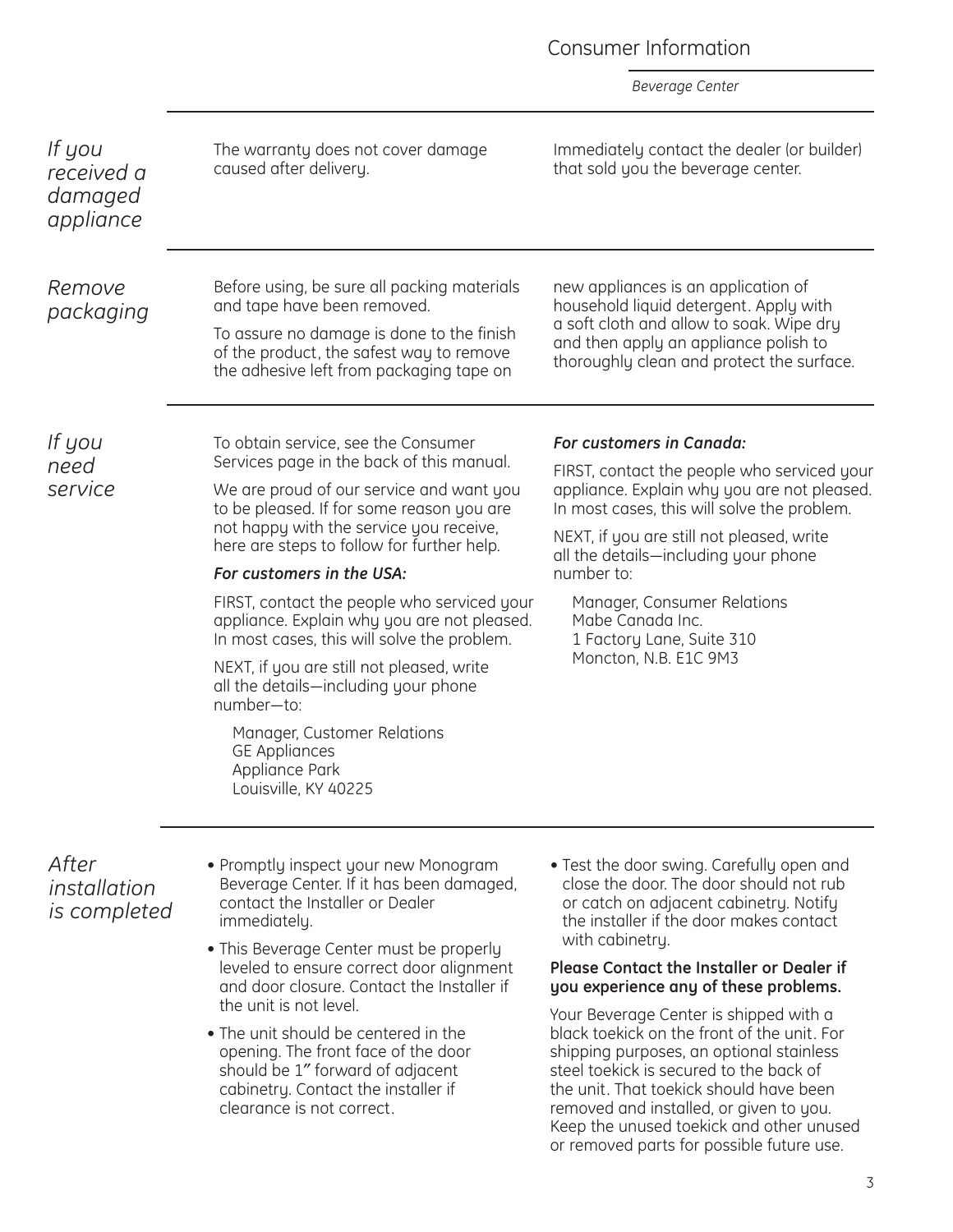# <span id="page-3-0"></span>*READ AND SAVE THESE INSTRUCTIONS*

**BEFORE IT IS USED, THE APPLIANCE MUST BE PROPERLY INSTALLED AND LOCATED AS DESCRIBED IN THIS MANUAL.**

# w*DANGER: RISK OF CHILD ENTRAPMENT*



Child entrapment and suffocation are not problems of the past. Junked or abandoned refrigeration products are still dangerous…even if they will sit for "just a few days." If you are getting rid of your old appliance, please follow these instructions to help prevent accidents.

#### **Before You Throw Away Your Old Refrigeration Product:**

- Take off the doors.
- Leave the shelves in place so that children may not easily climb inside.

# *REFRIGERANTS*

All refrigeration products contain refrigerants, which under federal law must be removed prior to product disposal.

If you are getting rid of an old refrigeration product, check with the company handling the disposal about what to do.

# *USE OF EXTENSION CORDS*

**Because of potential safety hazards under certain conditions, we strongly recommend against the use of an extension cord.**

However, if you must use an extension cord, it is absolutely necessary that it be a UL-listed, 3-wire grounding type appliance extension cord having a grounding type plug and outlet and that the electrical rating of the cord be 15 amperes (minimum) and 120 volts.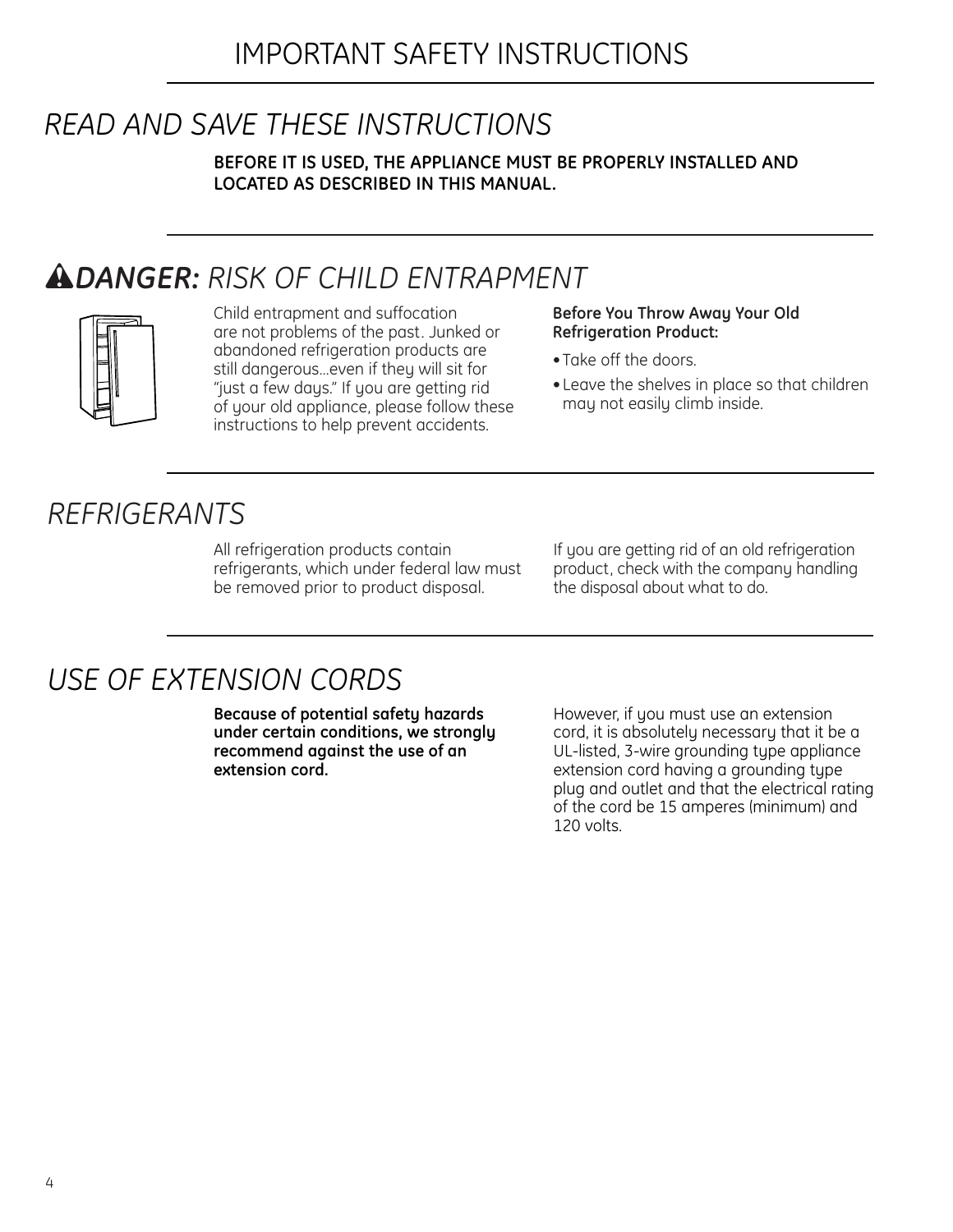# *LIRE ET CONSERVER CES INSTRUCTIONS*

**AVANT D'ÊTRE UTILISÉ, L'APPAREIL MÉNAGER DOIT ÊTRE BIEN INSTALLÉ ET SE TROUVER À L'ENDROIT DÉCRIT DANS CETTE MANUEL.**

# w*DANGER! RISQUES POUR LES ENFANTS*



Les enfants pris au piège ou morts d'asphyxie sont toujours d'actualité. Les appareils de réfrigération abandonés sont toujours aussi dangereux, même si on n'attend que "quelque jours" pour s'en débarasser. Si vous ne gardez pas votre ancien appareil, veuillez suivre les directives ci-dessous afin de prévenir les accidents.

#### **Avant de vous débarasser de votre vieux appareil de réfrigération :**

- Démontez les portes.
- Laissez les clayettes en place afin d'empêcher les enfants de grimper à l'intérieur.

# *RÉFRIGÉRANTS*

Tous les appareils de réfrigération contiennent des refrigerants qui, conformément aux lois fédérales, doivent être enlevés avant toute élimination de l'appareil.

Si vous vous débarrassez de vieux appareils de réfrigération, vérifiez, auprès de la société qui s'occupe de leur élimination, ce que vous devez faire.

# *CORDONS PROLONGATEURS*

**Nous vous recommandons fortement de ne pas utíliser de cordons prolongateurs à cause des risques potentiels qu'ils présentent dans certaines conditions.**

Toutefois si vous décidez d'utiliser tout de même un cordon prolongateur, il est absolument nécessaire qu'il s'agisse d'un cordon à 3 fils avec mise à la terre pour appareils électroménagers homologué UL (aux États-Unis) ou homologué CSA (au Canada), pourvu d'une fiche et d'une prise mises à la terre de 15 ampères (minimum) et de 120 volts.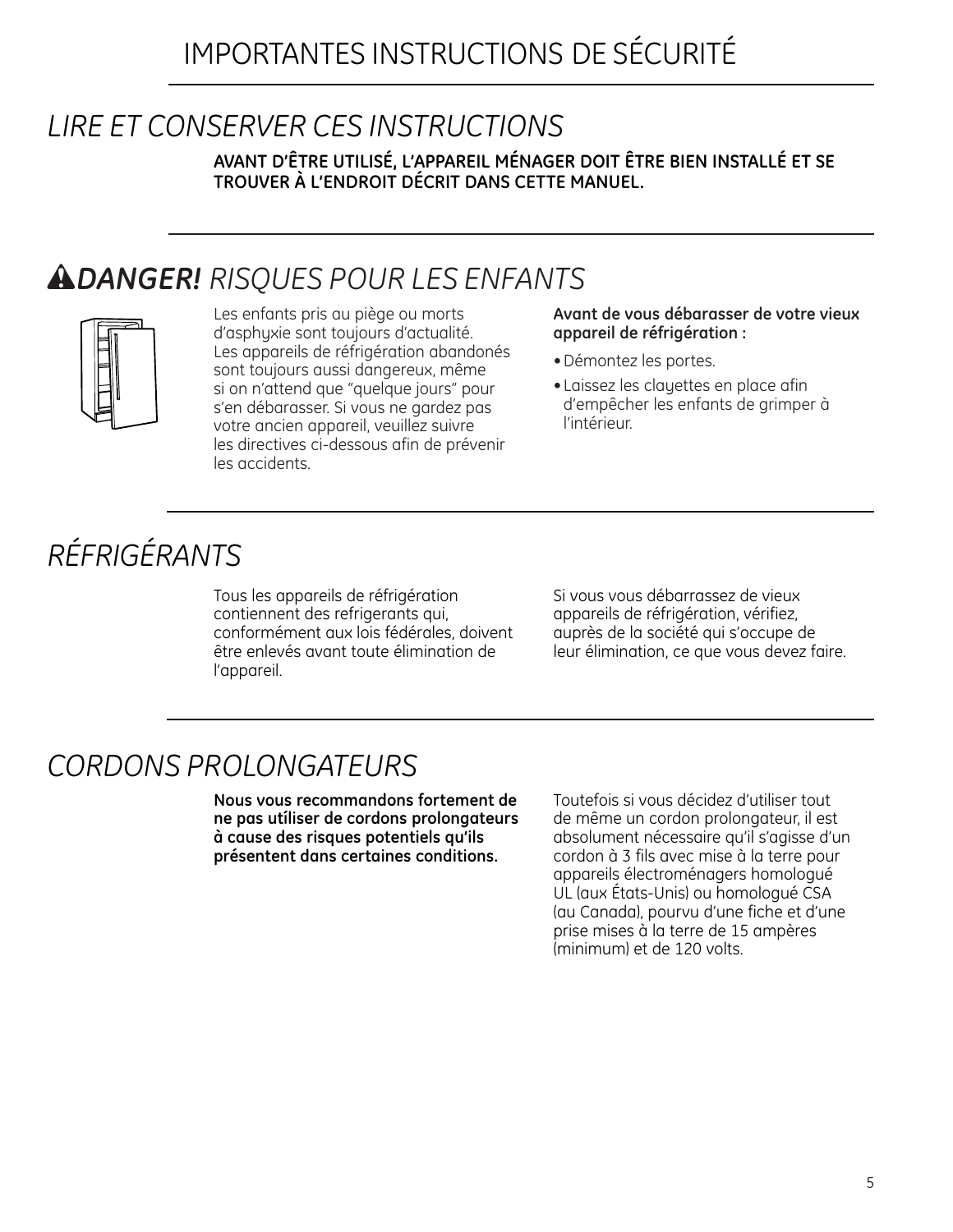# *HOW TO CONNECT ELECTRICITY*

**Do not, under any circumstances, cut or remove the third (ground) prong from the power cord. For personal safety, this appliance must be properly grounded.**

The power cord of this appliance is equipped with a 3-prong (grounding) plug which mates with a standard 3-prong (grounding) wall outlet to minimize the possibility of electric shock hazard from this appliance.

Have the wall outlet and circuit checked by a qualified electrician to make sure the outlet is properly grounded.

Where a standard 2-prong wall outlet is encountered, it is your personal responsibility and obligation to have it replaced with a properly grounded 3-prong wall outlet.

The appliance should always be plugged into its own individual electrical outlet which has a voltage rating that matches the rating plate. This provides the best performance and also prevents overloading house wiring circuits which could cause a fire hazard from overheated wires.

Never unplug an appliance by pulling on the power cord. Always grip the plug firmly and pull straight out from the outlet.

Repair or replace immediately all power cords that have become frayed or otherwise damaged. Do not use a cord that shows cracks or abrasion damage along its length or at either end.

When moving the appliance, be careful not to roll over or damage the power cord.

# *SAVE THESE INSTRUCTIONS*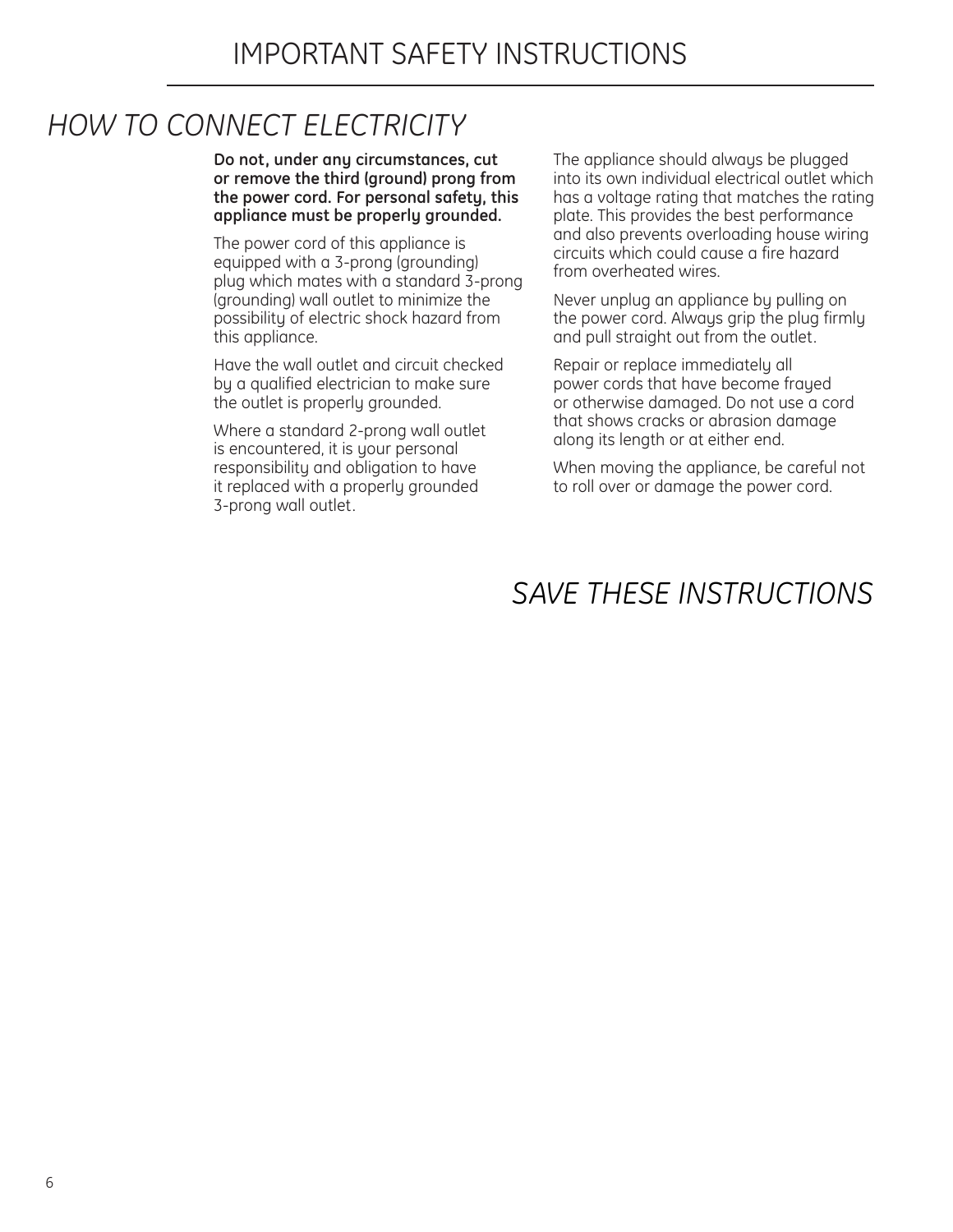# *RACCORDEMENT ÉLECTRIQUE*

**Ne coupez ni retirez en aucun cas la troisième broche (mise à la terre) de la fiche du cordon d'alimentation. Pour votre sécurité, cet appareil doit être correctement mis à la terre.**

Le cordon d'alimentation de cet appareil est muni d'une fiche à 3 broches (mise à la terre) qui se branche dans une prise mural ordinaire à 3 alvéoles (mise à la terre) pour réduire au minimum les risques du chocs électriques.

Faites examiner la prise de courant et le circuit par un électricien qualifié pour vous assurer que la prise est correctement mise à la terre.

Si la prise murale est du type standard à 2 alvéoles, il vous incombe de la faire remplacer par une prise à 3 alvéoles correctement mise à la terre.

Le appareil doit toujours être branché dans sa propre prise de courant, dont la tension nominale est identique à celle indiquée sur la plaque signalétique.

Cette précaution est recommandée pour garantir un rendement optimum et éviter une surcharge des circuits électriques de la résidence, ce qui pourrait créer un risque d'incendie par surschauffe des fils.

Ne débranchez jamais l'appareil en tirant le cordon d'alimentation. Saisissez fermement la fiche du cordon et tirez droit pour la retirer de la prise.

Réparez ou remplacez immédiatement tout cordon effiloché ou endommagé. N'utilisez pas un cordon fendillé ou présentant des signes d'usure.

Lorsque vous déplacez l'appareil du mur, faites attention de ne pas la faire rouler sur le cordon d'alimentation afin de ne pas l'endommager.

# *CONSERVEZ CES DIRECTIVES*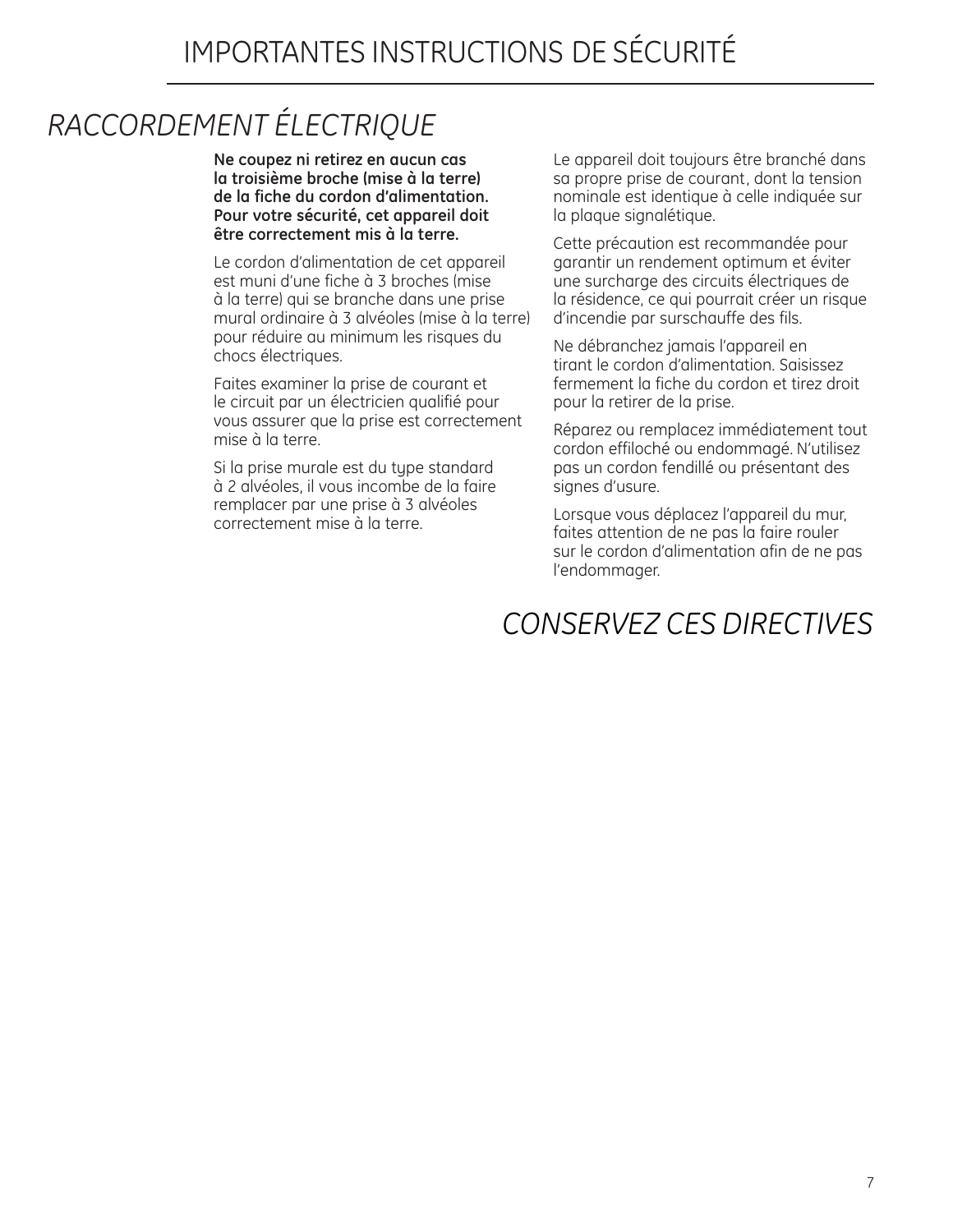### Controls and Features

*Beverage Center*

<span id="page-7-0"></span>

| Temperature<br>control       | The operating temperatures of the<br>beverage center range from the low forties<br>to the mid fifties.                                                                                                    | To set the control, turn it to the midpoint<br>setting (approximately 45°F). Once the<br>beverage center is loaded, allow at least<br>24 hours before making any adjustments                                                                                                                                                                                                                            |  |
|------------------------------|-----------------------------------------------------------------------------------------------------------------------------------------------------------------------------------------------------------|---------------------------------------------------------------------------------------------------------------------------------------------------------------------------------------------------------------------------------------------------------------------------------------------------------------------------------------------------------------------------------------------------------|--|
|                              | This appliance is not a refrigerator and<br>does not maintain temperatures like a<br>refrigerator (below 40°F).                                                                                           | to the initial setting.<br><b>OFF</b>                                                                                                                                                                                                                                                                                                                                                                   |  |
|                              | Do not install the beverage center where<br>the temperature will go below 55°F (13°C)<br>or above 90°F (32°C).                                                                                            | <b>COLDEST</b><br><b>COOL</b>                                                                                                                                                                                                                                                                                                                                                                           |  |
|                              | As with any refrigeration-type product,<br>there is a slight temperature variance at<br>different locations within the cabinet.                                                                           |                                                                                                                                                                                                                                                                                                                                                                                                         |  |
|                              | The coolest area will be in the lower part<br>of the cabinet.                                                                                                                                             | <b>NOTES:</b>                                                                                                                                                                                                                                                                                                                                                                                           |  |
|                              | The cooler area will be in the middle section.                                                                                                                                                            | . This unit is designed for storing and<br>cooling beverages. It is not intended for                                                                                                                                                                                                                                                                                                                    |  |
|                              | The upper part of the cabinet is the<br>warmest section.                                                                                                                                                  | the storage of perishable foods.<br>• The lowest temperatures are found on the                                                                                                                                                                                                                                                                                                                          |  |
|                              | When the temperature is adjusted, allow<br>24 hours for the unit to stabilize.                                                                                                                            | lower shelves/racks and toward the rear of<br>the shelves/racks.                                                                                                                                                                                                                                                                                                                                        |  |
| Interior light<br>and switch | The interior light makes it easy to view your<br>beverage labels and enhances the display<br>of your collection.                                                                                          | When the switch is in the OFF position,<br>the light comes on only when the door<br>is opened. When the switch is in the ON<br>position, the light remains on continuously<br>for your maximum viewing pleasure. For<br>best viewing, do not store a bottle on the<br>top shelf directly under the light. Remember<br>to turn off the light when it is no longer<br>needed.                             |  |
| Glass<br>shelves             | Tempered glass shelves in the beverage<br>center unit are removable for easy cleaning<br>or for storing larger items.                                                                                     | To replace a shelf, open the door<br>completely to avoid potential damage<br>to the gasket. Tilt the shelf to one side<br>at an angle and slide toward the back wall,<br>placing one side onto the shelf support.<br>Place the other side onto the opposite<br>shelf support. Ensure rear locking tabs are<br>engaged. When installed properly, the shelf<br>will not slide forward when gently pulled. |  |
|                              | To remove a shelf, open the door<br>completely to avoid potential damage to<br>the gasket. Lift up on the back of the shelf<br>slightly. Tilt the shelf to one side at an angle<br>while pulling forward. |                                                                                                                                                                                                                                                                                                                                                                                                         |  |
|                              |                                                                                                                                                                                                           |                                                                                                                                                                                                                                                                                                                                                                                                         |  |

To remove, lift up on the back of the shelf

Tilt the shelf at an angle while removing<br>or replacing

Place in slots when replacing the shelf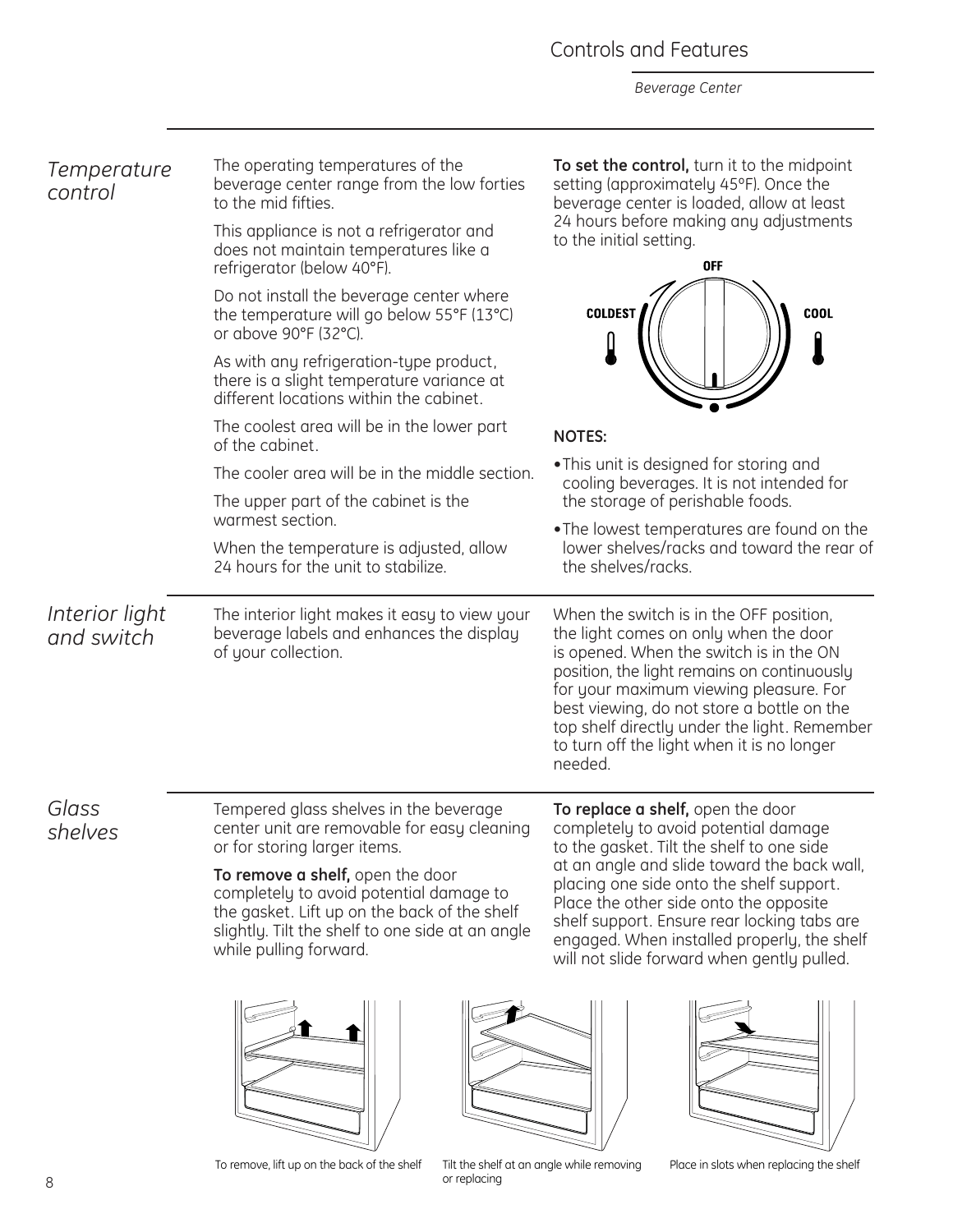### Controls and Features

*Beverage Center*

### *Loading tips and suggestions*

The bottom two full extension drawers hold six bottles each and are loaded with necks facing the rear. Tall bottles should not be loaded on the bottom drawer because they may prevent the door from closing.

Do not allow children to climb, stand or hang on the beverage center shelves or full extension drawers. They could seriously injure themselves and possibly cause damage to the beverage center.

**NOTE:** This unit is for storing beverages only and not intended for the storage of perishable foods.



**Bottom drawer arrangement**

*Removing full extension drawers*

The bottom full extension drawers pull out so bottles can conveniently be added or removed.

The upper full extension slide can be removed for magnums or larger bottles.

#### **To remove:**

- **1.** Pull the full extension drawer out to the STOP position.
- **2.** Push the tab on right drawer guide down while pulling the tab on left guide up, and pull the drawer out.

#### **To replace:**

- **1.** Push the drawer slide arm back into the unit.
- **2.** Pull the small slide sub-assembly completely forward.
- **3.** Insert the sides of the drawer back into the guides.
- **4.** Push until the tabs lock into place.









To replace, push drawer slide arm back into unit

Pull small slide sub-assembly completely forward

**NOTE:** Make sure the tabs on the full extension drawer guides are fully engaged before loading any bottles. Pull the drawers out all the way to the STOP position and push back in several times to make sure locking tabs are properly engaged.

*Wood drawer fronts*

The full extension drawer fronts on the beverage center are unfinished cherry wood. During use, oil from hands may accumulate and stain the wood.

- **•**The drawer fronts may be stained and sealed to match adjacent cabinetry. The tinted glass will make the stained wood appear darker. A true color match can be seen only when the door is opened.
- **•**Apply the stain and sealer according to the manufacturer's instructions. To avoid unpleasant odor, keep the door open to ventilate and allow the stain/sealer to dry completely before using the product.

**NOTE:** Natural wood may vary slightly in grain and color.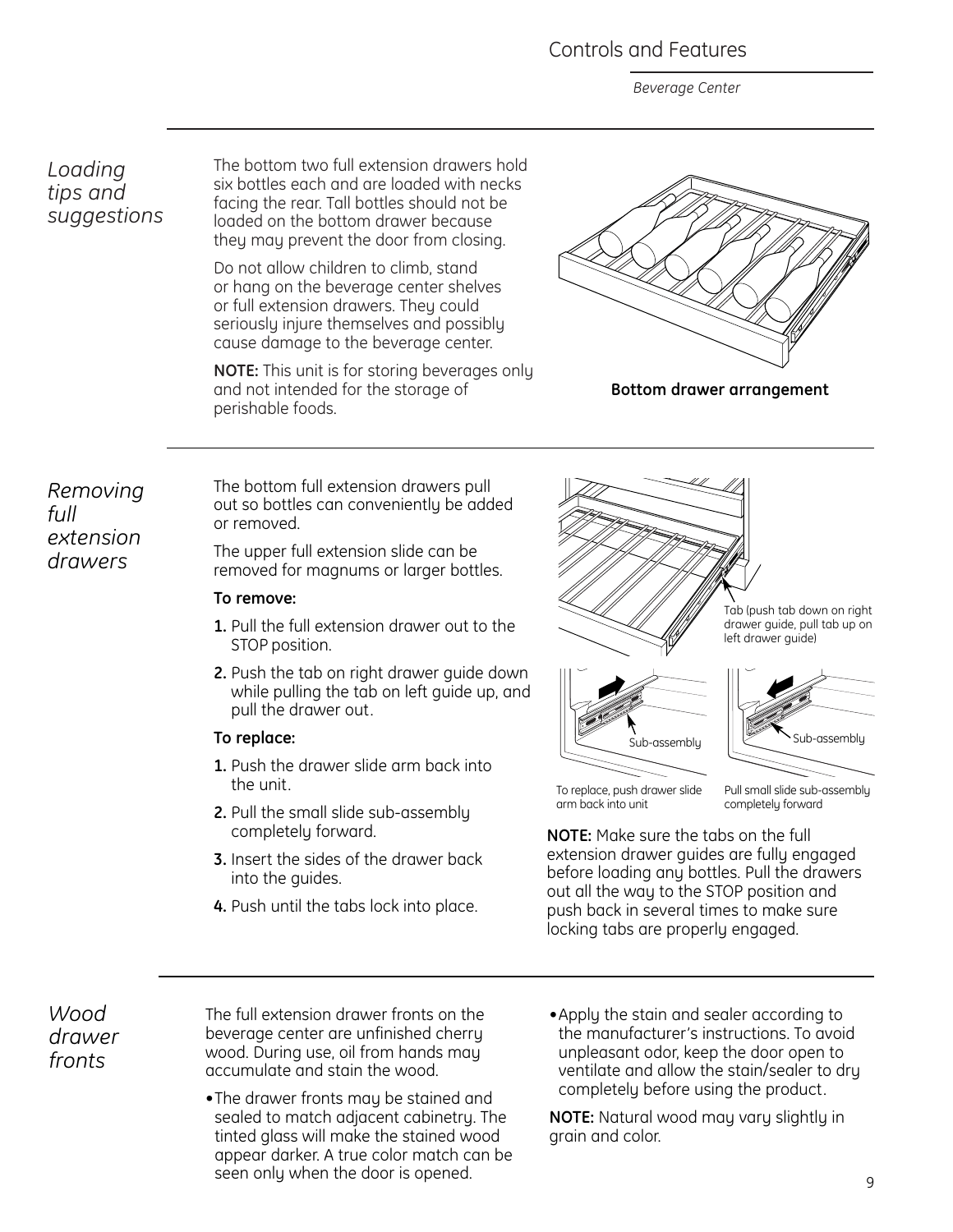Care and Cleaning

<span id="page-9-0"></span>

|                                       | Unplug the beverage center before cleaning.                                                                                                    |                                                                                                                                                                                                            |
|---------------------------------------|------------------------------------------------------------------------------------------------------------------------------------------------|------------------------------------------------------------------------------------------------------------------------------------------------------------------------------------------------------------|
| Cabinet                               | The exterior surfaces can be washed with<br>mild soap and water. Rinse thoroughly with<br>clear water. Never use abrasive scouring<br>powders. |                                                                                                                                                                                                            |
| Glass door                            | Use a glass cleaner or mild soap and water<br>and a soft cloth to clean the glass door.<br>Do not use any abrasive powders.                    |                                                                                                                                                                                                            |
| Door gasket                           | The vinyl gasket may be cleaned with mild<br>soap and water, a baking soda solution or<br>a mild scouring powder. Rinse well.                  | After cleaning the door gasket, apply a thin<br>layer of paraffin wax or petroleum jelly to<br>the door gasket at the hinge side. This helps<br>keep the gasket from sticking and bending<br>out of shape. |
| Light bulb<br>replacement             | Unplug the beverage center before<br>replacing the light bulb.                                                                                 | To remove the light shield, push in the tab<br>on the left side of the shield and lower it.<br>Replace with a 15 watt appliance bulb.                                                                      |
| In the event<br>of a power<br>failure | If the power fails, open the door as<br>infrequently as possible to maintain<br>the temperature.                                               | Do not store or use gasoline or other<br>flammable vapors and liquids in the<br>vicinity of this or any other appliance.                                                                                   |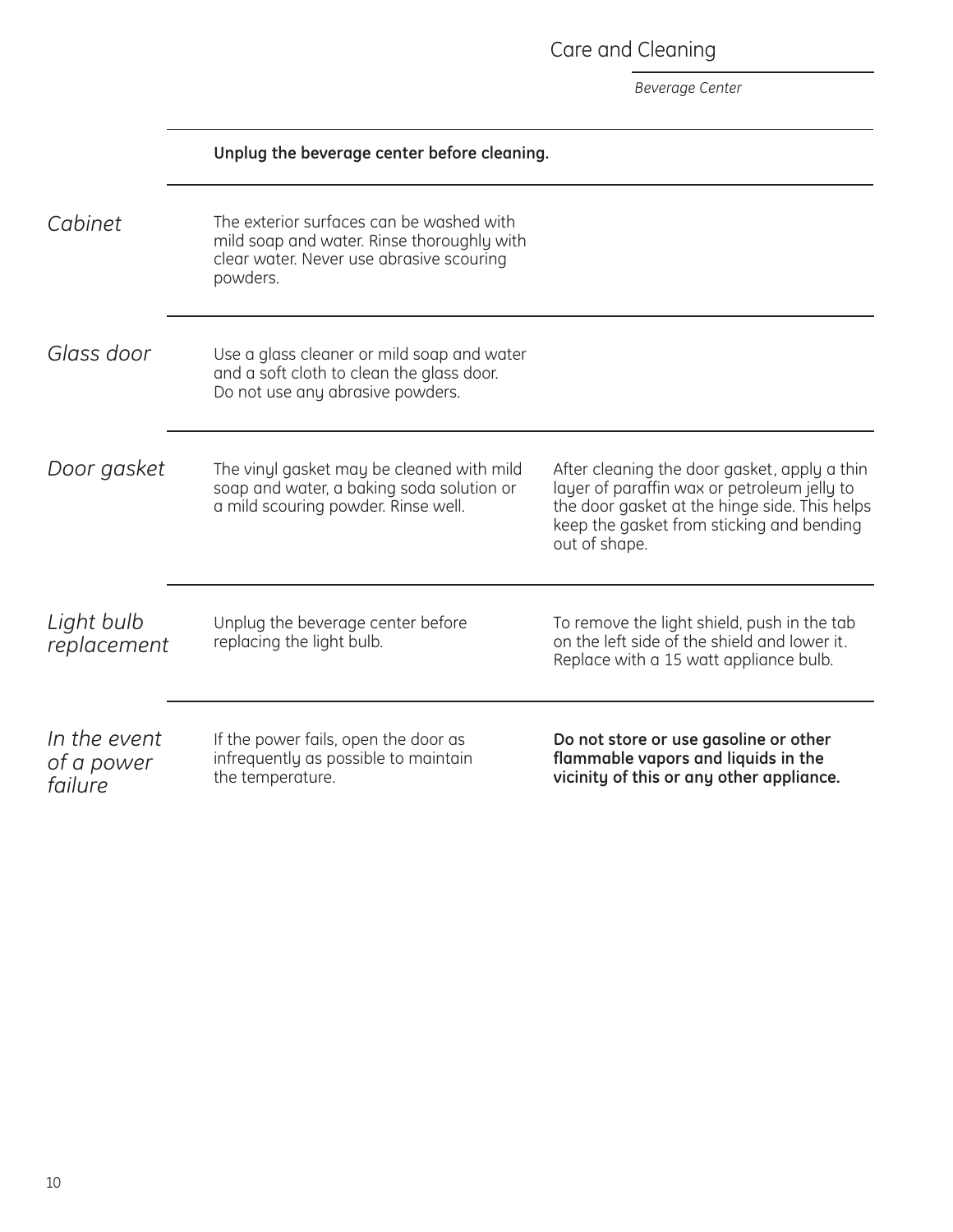Care and Cleaning

*Beverage Center*

#### **Unplug the beverage center before cleaning.**

*Cleaning the inside*

**Turn the beverage center unit OFF or unplug the unit before cleaning.** Use a slightly damp cloth or sponge when cleaning around switches, lights or controls.

Use warm water and baking soda solution about a tablespoon (15 ml) of baking soda to a quart (1 liter) of water. This both cleans and neutralizes odors. Thoroughly rinse and wipe dry.

**Other parts of the beverage center unit** including the door gaskets, full extension drawers and glass shelves—can be cleaned the same way.

**Avoid cleaning cold glass shelves with hot water because the extreme temperature difference may cause them to break. Handle glass shelves carefully. Rough handling of tempered glass can cause it to shatter.**

*Drain hole* Periodically check the drain hole and channel for any debris. If the drain is blocked, condensation will not drain properly.

> **To check and clean the drain hole,** remove the bottom two glass shelves. Sweep a damp cloth along the channel in the back of the beverage center. Use a finger to sweep away any debris from the drain hole.

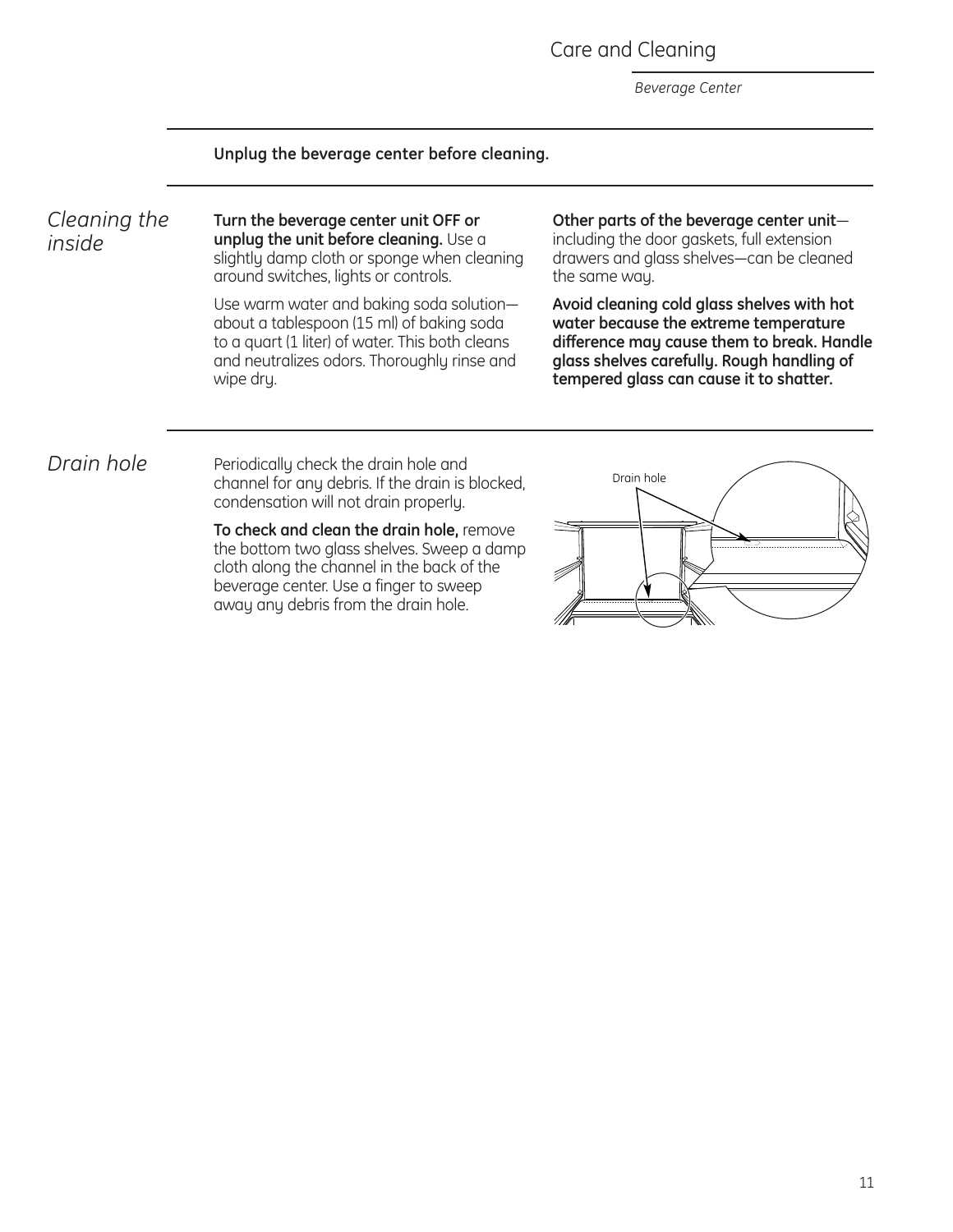### Reversing the Door Swing

*Beverage Center*

### <span id="page-11-0"></span>*To reverse the door*

### **Parts included:**

- **1.** Top left case hinge
- **2.** Bottom left case hinge
- **3.** Left and right side decorative hinge cover
- **4.** Decorative hinge screw hole cover
- **5.** Torx® driver bit

### **Tools required:**

- **1.** Phillips screwdriver
- **2.** Electric drill

### **To remove the door:**

- **1.** Flatten the shipping carton to use as a pad.
- **2.** Remove the 2 screws and the toekick. Set aside the screws and toekick for final installation.
- **3.** Use the supplied Torx<sup>®</sup> bit and electric drill to remove the 3 screws holding the top case hinge. Lift off the hinge. (Screws will be used to install the new hinge.)
- **4.** Lift the door off the bottom case hinge.
- **5.** Remove the bottom case hinge pin and bracket.

### **Rotate the door:**

The handle will be on the right side of the door; hinges will be installed on the left side of the case.

- **1.** Remove the door stop and cam riser on the original bottom right side of the door.
- **2.** Remove the fill plug on the top right side of the door.
- **3.** Turn the door over and reinstall the fill plug on the new left side.



### **To reinstall the door:**

- **1.** Install the original door stop and cam riser onto the bottom left side of the door.
- **2.** Install the new supplied bottom case hinge pin and bracket onto bottom left side.
- **3.** Place the door onto the bottom case hinge.
- **4.** Install the supplied left-hand top case hinge with the 3 original screws.
- **5.** Select the hinge cover marked with an "L".
- **6.** Peel backing off the tape inside the decorative hinge cover.
- **7.** Press and snap the hinge cover into place.
- **8.** Snap the screw hole cover into place on the opposite side.



**Important:** Check to be sure screws are tight and that the door is straight and does not sag. The door should swing freely.

**Note:** See Installation Instructions to apply hinge cover and screw hole cover.

### **Position nameplate:**

Apply the Monogram nameplate on the door using the template included in the installation instructions.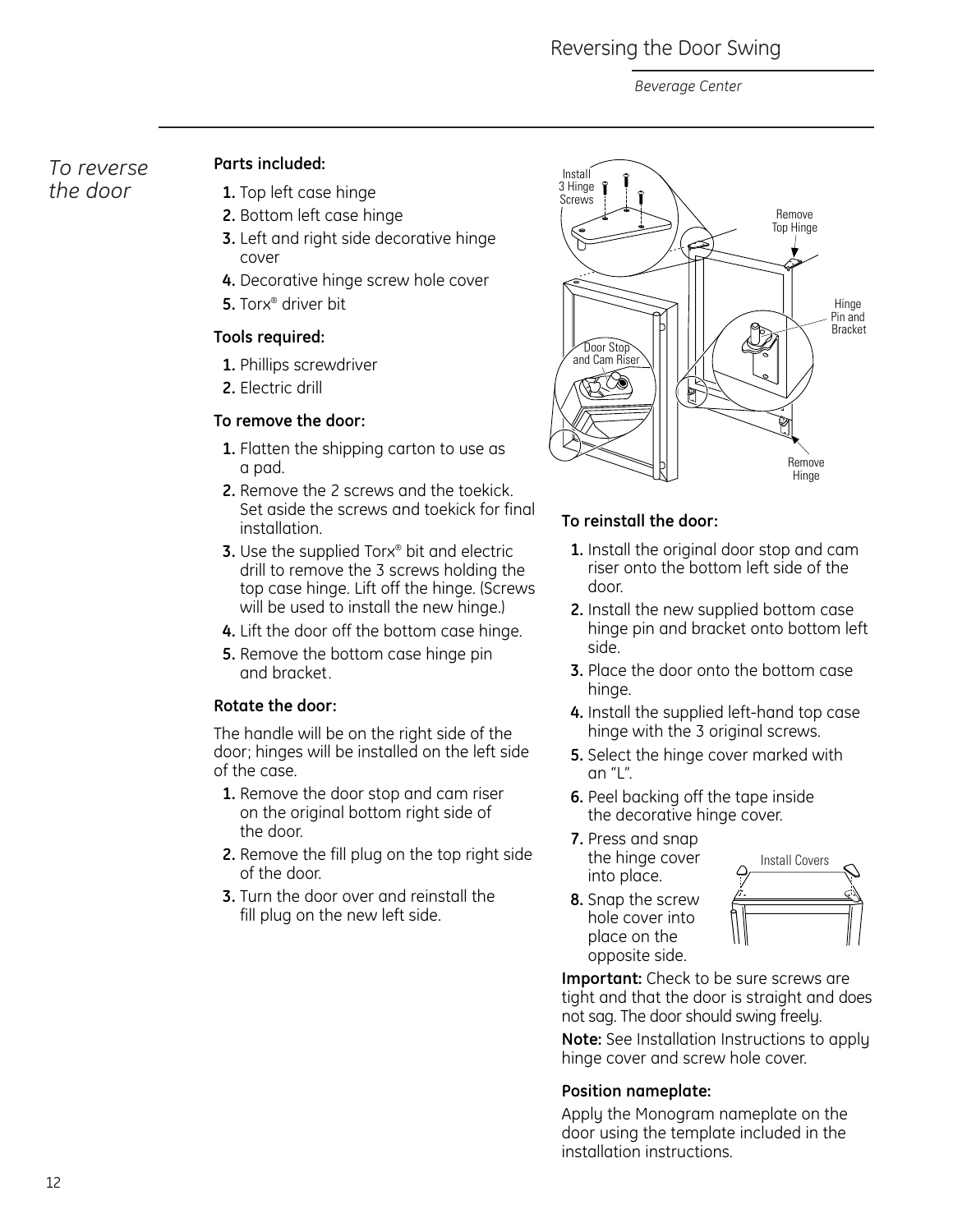<span id="page-12-0"></span>*Normal operating sounds*

Newer appliances sound different from older appliances. Modern appliances have more features and use newer technology.

### *Do you hear what I hear? These sounds are normal.*



- **•** The new high efficiency compressor may run faster and longer than your old appliance and you may hear a highpitched hum or pulsating sound while it is operating.
- **•** Sometimes the appliance runs for an extended period, especially when the doors are opened frequently.
- **•** You may hear a whooshing sound when the doors close. This is due to pressure equalizing within the appliance.



- **•** You may hear the fans spinning at high speeds. This happens when the appliance is first plugged in, when the door is opened frequently or when large amounts of beverages are added to the appliance. The fans help maintain desired temperatures.
- **•** If the door is open for over 3 minutes, you may hear a fan come on in order to cool the appliance.
- **•** The fans change speeds in order to provide optimal cooling and energy savings.

### **CLICKS, POPS, CRACKS and CHIRPS**

- **•** You may hear cracking or popping sounds when the appliance is first plugged in. This happens as the appliance cools to the correct temperature.
- **•** Expansion and contraction of cooling coils during and after defrost can cause a cracking or popping sound.

# **WATER SOUNDS**

- **•** The flow of refrigerant through the appliance cooling coils may make a gurgling noise like boiling water.
- **•** A water dripping noise may occur as water from the evaporator flows into the drain pan.
- **•** Closing the drawer may cause a gurgling sound due to pressure equalization.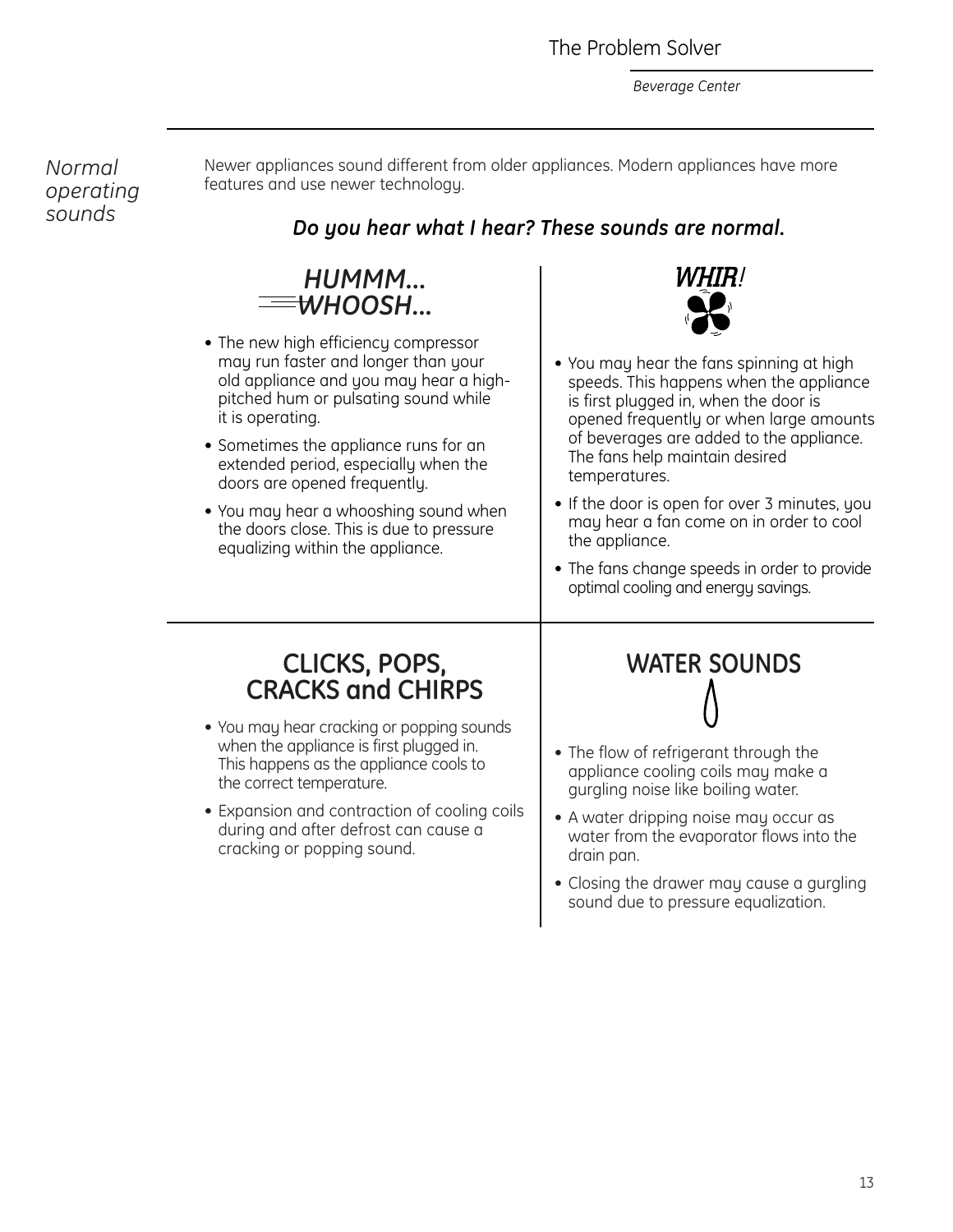| Questions?<br>Use this<br>problem<br>solver! | <b>PROBLEM</b>                                                          | <b>POSSIBLE CAUSE</b>                                                                                                                                     |
|----------------------------------------------|-------------------------------------------------------------------------|-----------------------------------------------------------------------------------------------------------------------------------------------------------|
|                                              | <b>APPLIANCE</b><br><b>DOES NOT OPERATE</b>                             | • Appliance may be in defrost cycle when motor does not operate for<br>about 30 minutes.                                                                  |
|                                              |                                                                         | • If interior light is not on, appliance may not be plugged in at<br>wall outlet. Push the plug completely into the wall outlet.                          |
|                                              |                                                                         | • The fuse is blown/circuit breaker is tripped. Replace fuse or reset<br>the breaker.                                                                     |
|                                              | <b>VIBRATION OR</b><br><b>RATTLING (Slight</b><br>vibration is normal.) | • Adjust the leveling legs as shown in the Installation Instructions.                                                                                     |
|                                              | <b>MOTOR OPERATES</b><br><b>FOR LONG PERIODS</b>                        | . Normal when appliance is first plugged in. Wait 24 hours for the<br>appliance to completely cool down.                                                  |
|                                              | OR CYCLES ON AND<br>OFF FREQUENTLY                                      | • Often occurs when large amounts of beverages are placed in appliance.<br>This is normal.                                                                |
|                                              |                                                                         | • Door left open or package holding door open.                                                                                                            |
|                                              |                                                                         | • Hot weather or frequent door openings. This is normal.                                                                                                  |
|                                              |                                                                         | • Temperature control set at the coldest setting.<br>See Temperature Control. Allow 24 hours for temperature to change.                                   |
|                                              | <b>COMPARTMENT</b><br><b>TOO WARM</b>                                   | • Temperature control not set cold enough.<br>See Temperature Control. Allow 24 hours for temperature to change.                                          |
|                                              |                                                                         | • Warm weather or frequent door openings.                                                                                                                 |
|                                              |                                                                         | • Door left open for long time.                                                                                                                           |
|                                              |                                                                         | • Package may be holding door open.                                                                                                                       |
|                                              | <b>APPLIANCE</b>                                                        | • Interior needs cleaning. See Care and Cleaning.                                                                                                         |
|                                              | <b>HAS ODOR</b>                                                         | • Keep open box of baking soda in appliance; replace every 3 months.                                                                                      |
|                                              | <b>DOOR NOT</b><br><b>CLOSING</b>                                       | . Door gasket is sticking or folding over. Apply petroleum jelly<br>or paraffin wax to the face of the gasket.                                            |
|                                              | <b>PROPERLY</b>                                                         | • The door is hitting an internal component inside the appliance.<br>Adjust interior components to prevent interference.                                  |
|                                              | <b>MOISTURE FORMS</b><br>ON OUTSIDE OF                                  | . Not unusual during periods of high humidity. If bothersome,<br>wipe surface dry; otherwise, moisture will evaporate in time.                            |
|                                              | <b>APPLIANCE</b>                                                        | • Door left open or package holding door open.                                                                                                            |
|                                              | <b>FROST OR MOISTURE</b><br><b>COLLECTS INSIDE</b>                      | • Too frequent or too long door openings.                                                                                                                 |
|                                              |                                                                         | • In humid weather, air carries moisture into appliance when door<br>is opened. Unit will dissipate moisture in time. If bothersome,<br>wipe surface dry. |
|                                              |                                                                         | • Temperature control set at coldest setting.                                                                                                             |
|                                              | <b>INTERIOR LIGHT</b><br><b>DOES NOT WORK</b>                           | . No power at outlet.                                                                                                                                     |
|                                              |                                                                         | • Light bulb needs replacing. See Care and Cleaning.                                                                                                      |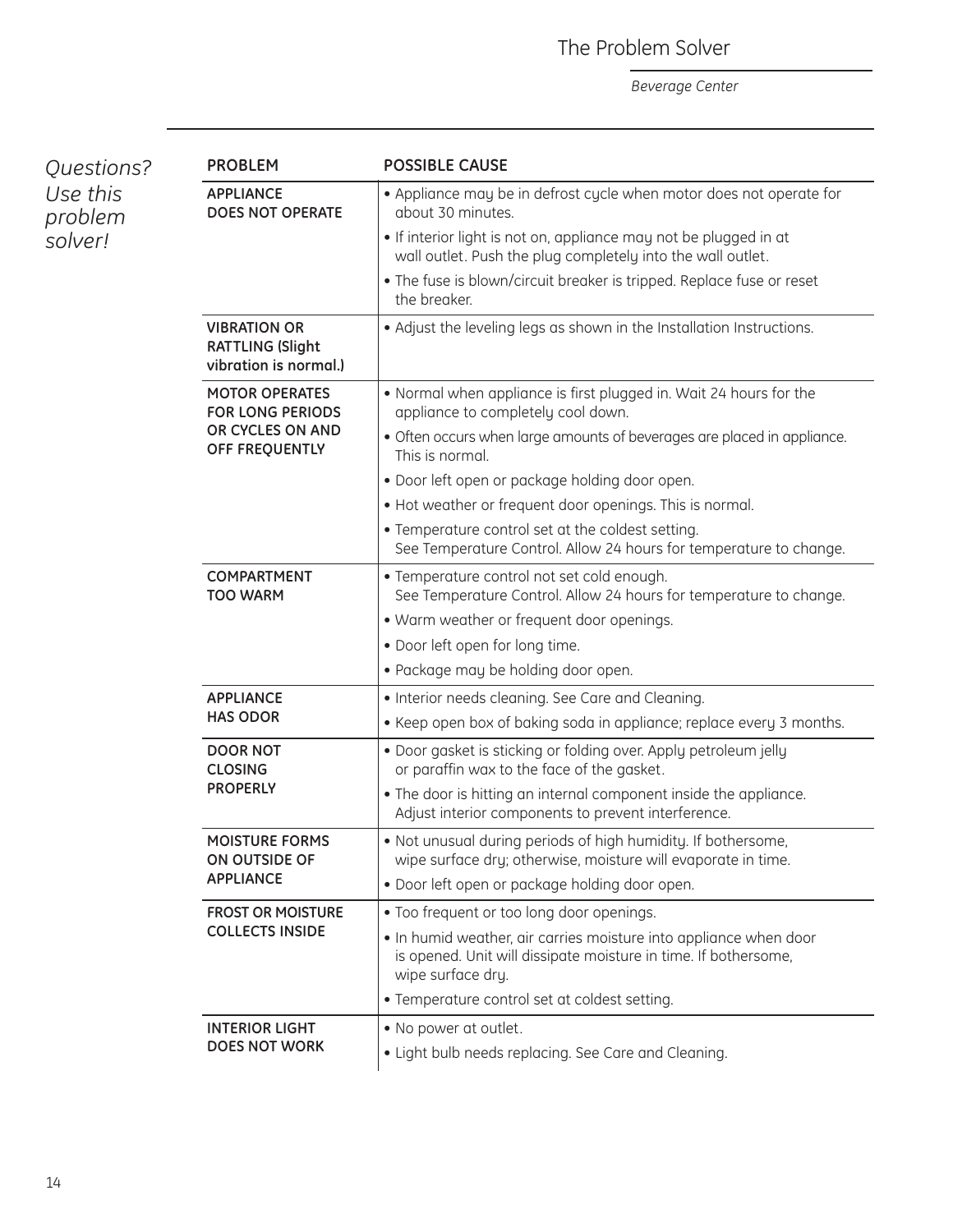The Problem Solver

| Questions?<br>Use this<br>problem<br>solver! | <b>PROBLEM</b>                                                                         | <b>POSSIBLE CAUSE</b>                                                                                                                                                                                                                   |
|----------------------------------------------|----------------------------------------------------------------------------------------|-----------------------------------------------------------------------------------------------------------------------------------------------------------------------------------------------------------------------------------------|
|                                              | <b>HOT AIR FROM</b><br><b>BOTTOM OF</b><br><b>APPLIANCE</b>                            | • Normal air flow cooling motor. In the refrigeration process, it is<br>normal that heat be expelled in the area under the appliance.<br>Some floor coverings are sensitive and will discolor at these safe<br>and normal temperatures. |
|                                              | <b>APPLIANCE</b><br><b>NEVER SHUTS OFF</b><br><b>BUT TEMPERATURES</b><br><b>ARE OK</b> | • Adaptive defrost keeps compressor running during door openings.<br>This is normal. The appliance will cycle off after the door remains<br>closed for two hours.<br>• Normal operation in extreme temperatures.                        |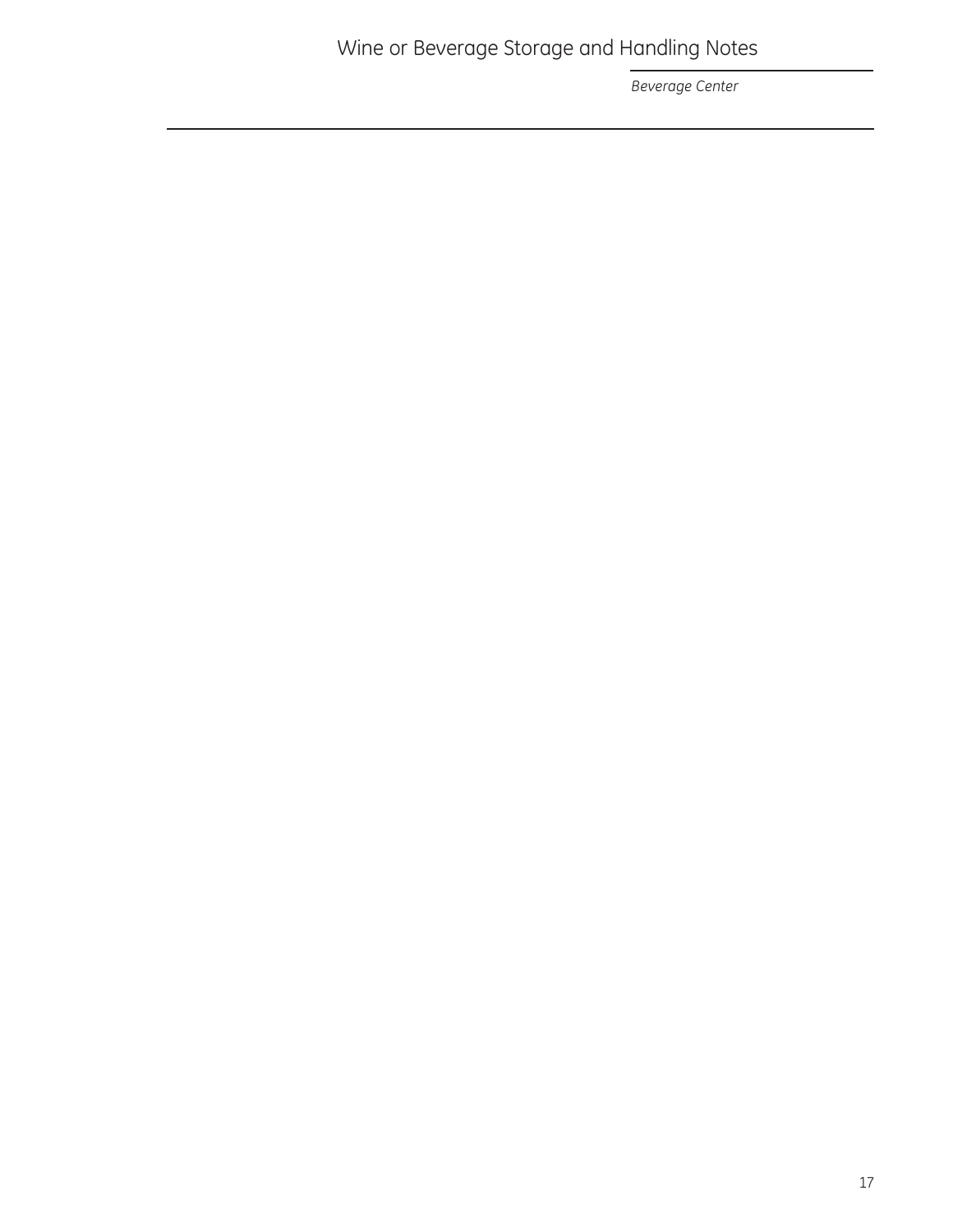Appliance Notes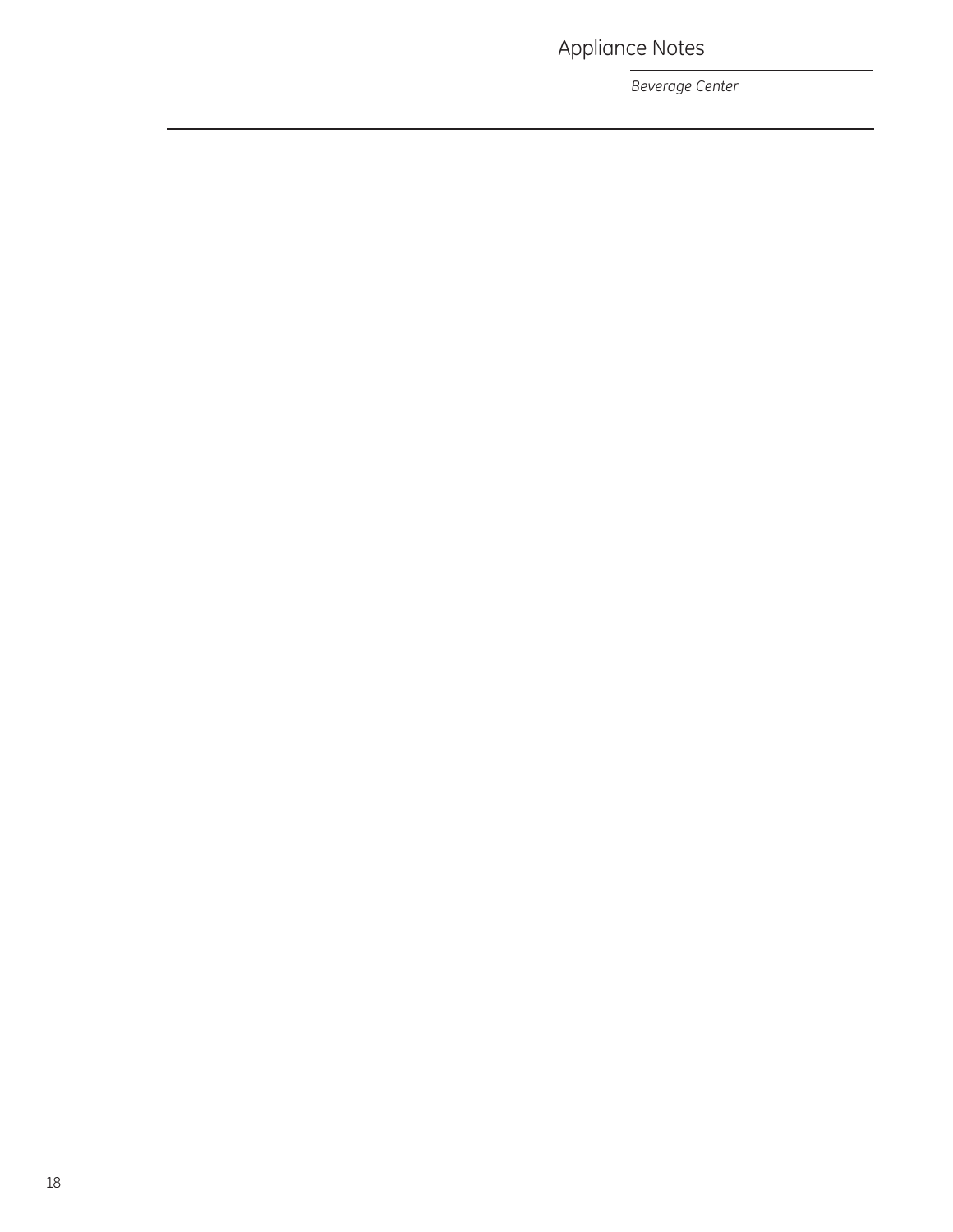Consumer Services

*With the purchase of your new Monogram appliance, receive the*

*Beverage Center*

<span id="page-18-0"></span>

|                                                             | assurance that if you ever need information or assistance from<br>GE, we will be there. All you have to do is call-toll-free!                                                                                                                                                                                                                                                                             |  |  |
|-------------------------------------------------------------|-----------------------------------------------------------------------------------------------------------------------------------------------------------------------------------------------------------------------------------------------------------------------------------------------------------------------------------------------------------------------------------------------------------|--|--|
| <b>GE Answer</b><br>Center®                                 | Whatever your question about any Monogram major appliance, GE Answer Center®<br>information service is available to help. Your call-and your question-will be answered<br>promptly and courteously. And you can call any time. GE Answer Center® service is open                                                                                                                                          |  |  |
| In the USA:                                                 | 24 hours a day, Monday through Saturday.<br><b>OR</b>                                                                                                                                                                                                                                                                                                                                                     |  |  |
| 800.626.2000                                                | Visit our Website at: monogram.com                                                                                                                                                                                                                                                                                                                                                                        |  |  |
|                                                             | In Canada, call 1.800.561.3344.                                                                                                                                                                                                                                                                                                                                                                           |  |  |
| In-Home<br>Repair<br><b>Service</b>                         | A GE consumer service professional will provide expert repair service, scheduled at a time that's<br>convenient for you. Many GE Consumer Service company-operated locations offer you service<br>today or tomorrow, or at your convenience (7:00 a.m. to 10:00 p.m. weekdays, 8:00 a.m. to 6:00 p.m.<br>Saturday and Sunday). Our factory-trained technicians know your appliance inside and out-so most |  |  |
| In the USA:<br>800.444.1845                                 | repairs can be handled in just one visit. In Canada: Monday to Friday, 7:00 a.m. to 8:00 p.m. and<br>Saturday, 8:00 a.m. to 5:00 p.m. EDST.                                                                                                                                                                                                                                                               |  |  |
| In Canada:<br>1.800.561.3344                                |                                                                                                                                                                                                                                                                                                                                                                                                           |  |  |
| For<br><b>Customers</b><br><b>With Special</b><br>Needs     | GE offers Braille controls for a variety of GE appliances, and a brochure to<br>assist in planning a barrier-free kitchen for persons with limited mobility.<br>Consumers with impaired hearing or speech who have access to a TDD or<br>TBXTOLITI<br>ON WALL<br>6'10'<br>a conventional teletypewriter may call 800.TDD.GEAC (800.833.4322)<br>to request information or service.                        |  |  |
| In the USA:<br>800.626.2000                                 | <b>SECTION A A</b>                                                                                                                                                                                                                                                                                                                                                                                        |  |  |
| <b>Service</b><br><b>Contracts</b>                          | You can have the secure feeling that GE Consumer Service will still be there after your warranty<br>expires. Purchase a GE contract while your warranty is still in effect and you'll receive a substantial<br>discount. With a multiple-year contract, you are assured of future service at today's prices.                                                                                              |  |  |
| In the USA:<br>800.626.2224<br>In Canada:<br>1.800.561.3344 |                                                                                                                                                                                                                                                                                                                                                                                                           |  |  |
| Parts and                                                   | Individuals qualified to service their own appliances can have parts or accessories sent directly                                                                                                                                                                                                                                                                                                         |  |  |

### *Parts and Accessories*

*In the USA: 800.626.2002*

*In Canada: 1.800.561.3344* to their home. The GE parts system provides access to over 47,000 parts…and all GE Genuine Renewal Parts are fully warranted. VISA, MasterCard and Discover cards are accepted.

**User maintenance instructions contained in this manual cover procedures intended to be performed by any user. Other servicing generally should be referred to qualified service personnel. Caution must be exercised, since improper servicing may cause unsafe operation.**